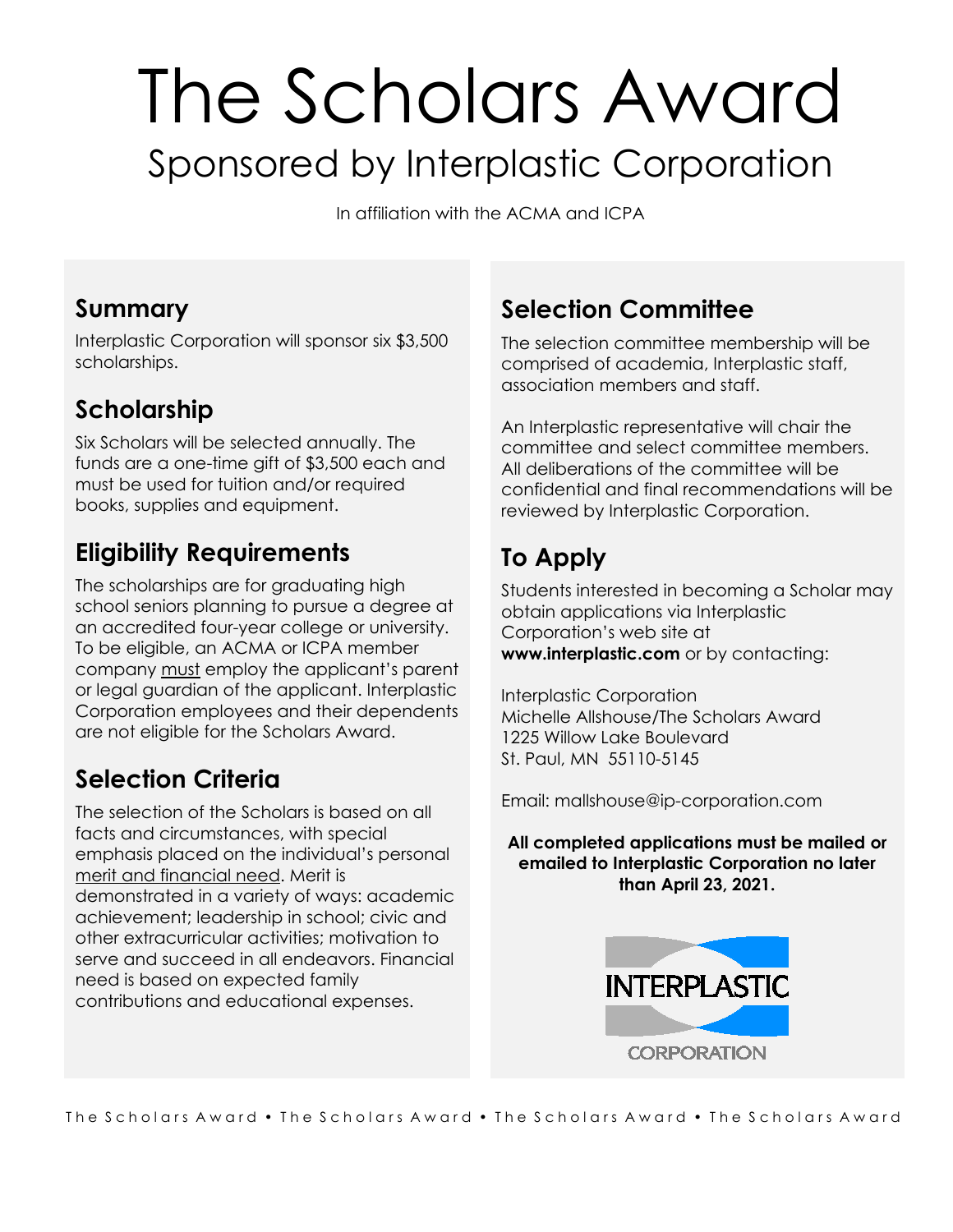# **Applicant**

**Please review this form and make certain you have responded accurately to all items.**

**I certify that all the statements made in this application form are true, complete and correct to the best of my knowledge and belief, and are made in good faith.**

|  | ACMA or ICPA Member Company at which your parent, legal guardian or you are employed: |
|--|---------------------------------------------------------------------------------------|
|  |                                                                                       |
|  |                                                                                       |
|  |                                                                                       |
|  |                                                                                       |

# **Counselor / Principal / Advisor**

**I have reviewed the applicant's responses and certify that they are correct, insofar as the official school records indicate in items one through five.**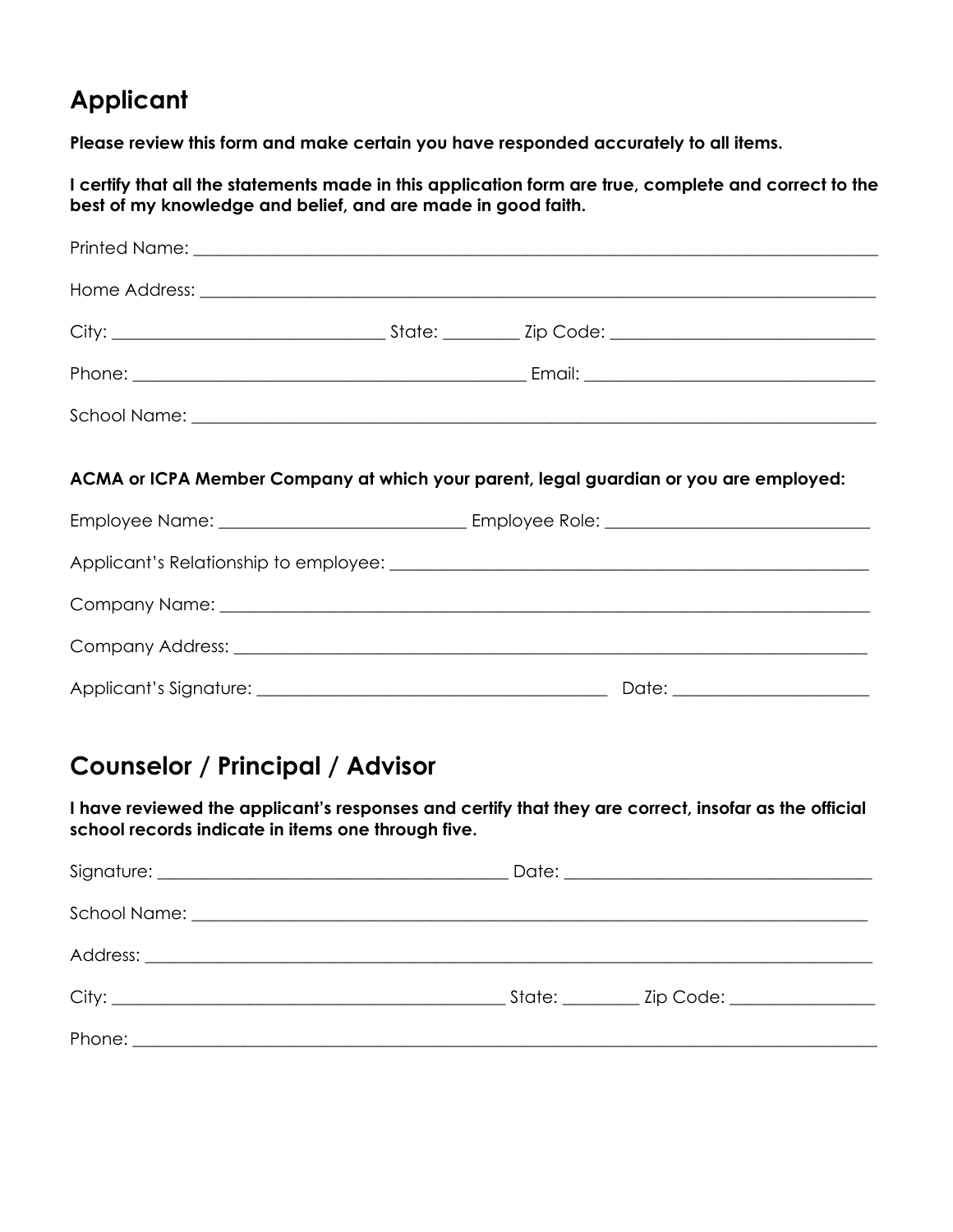#### 1. Grade Point Average: \_\_\_\_\_\_\_\_\_

If your school uses a grading system weighted to acknowledge achievement in honors or advanced placement classes, please define the weighting system.

|  | 4. Type of School (circle one):     | Public  | Private |                    |                      |
|--|-------------------------------------|---------|---------|--------------------|----------------------|
|  | 5. Type of Curriculum (circle one): |         |         |                    |                      |
|  | Honors or Advanced Placement        | College |         | <b>Preparatory</b> | General/Core Studies |

## **School Activities/Achievements**

6. Describe school activities in which you have participated:

7. State/National awards and honors: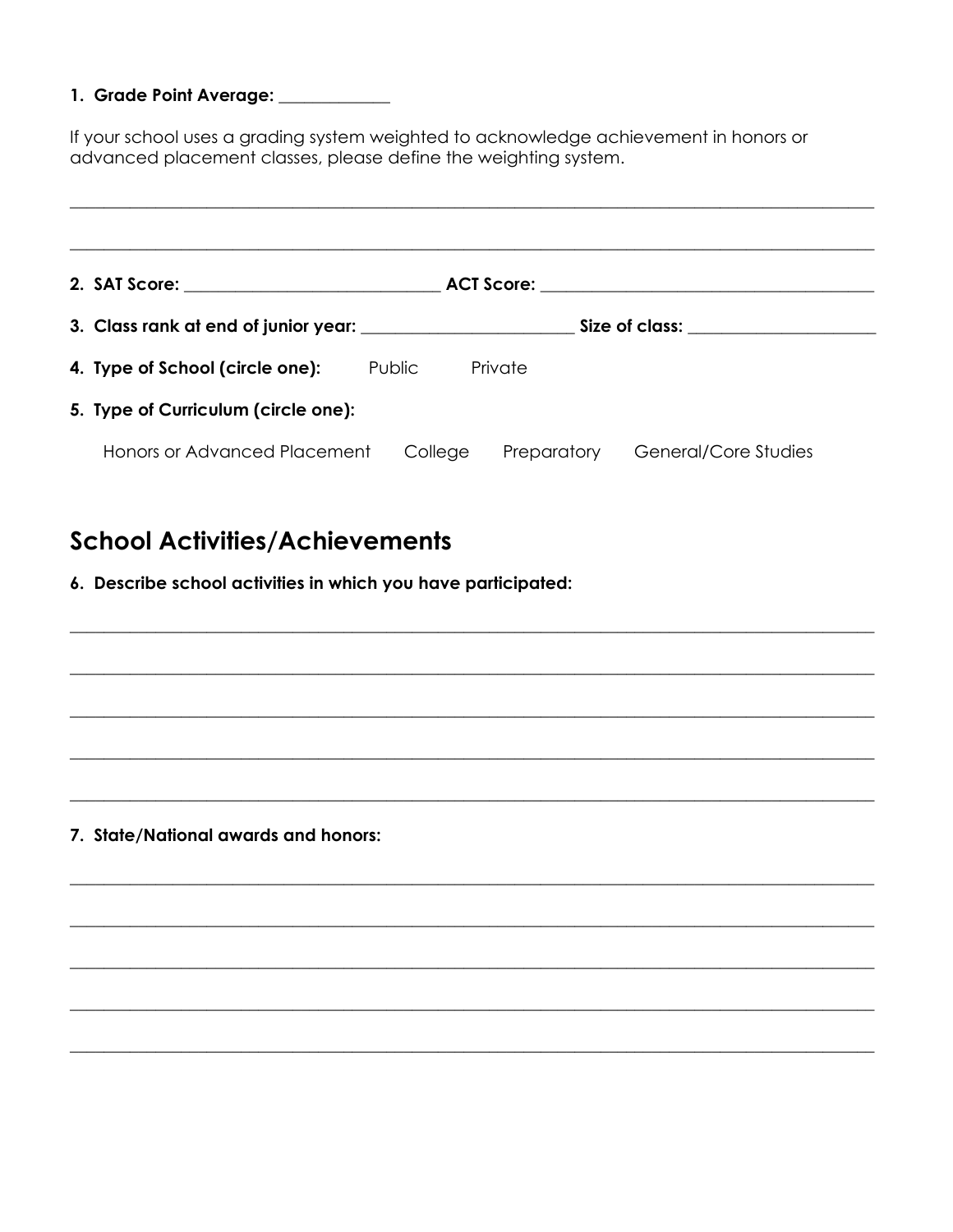9. Name(s) and year(s) of sports participated in, special recognition received, letters earned:

## **Financial Considerations**

- 
- 

#### 12. Expected Family Contribution:

(This is based on your Student Aid Report (SAR) you can request a copy from the U.S. Department of Education after filling out your student aid application. Please enclose a copy of the SAR report if possible)

13. Please describe any special financial circumstances you would like considered during the selection process: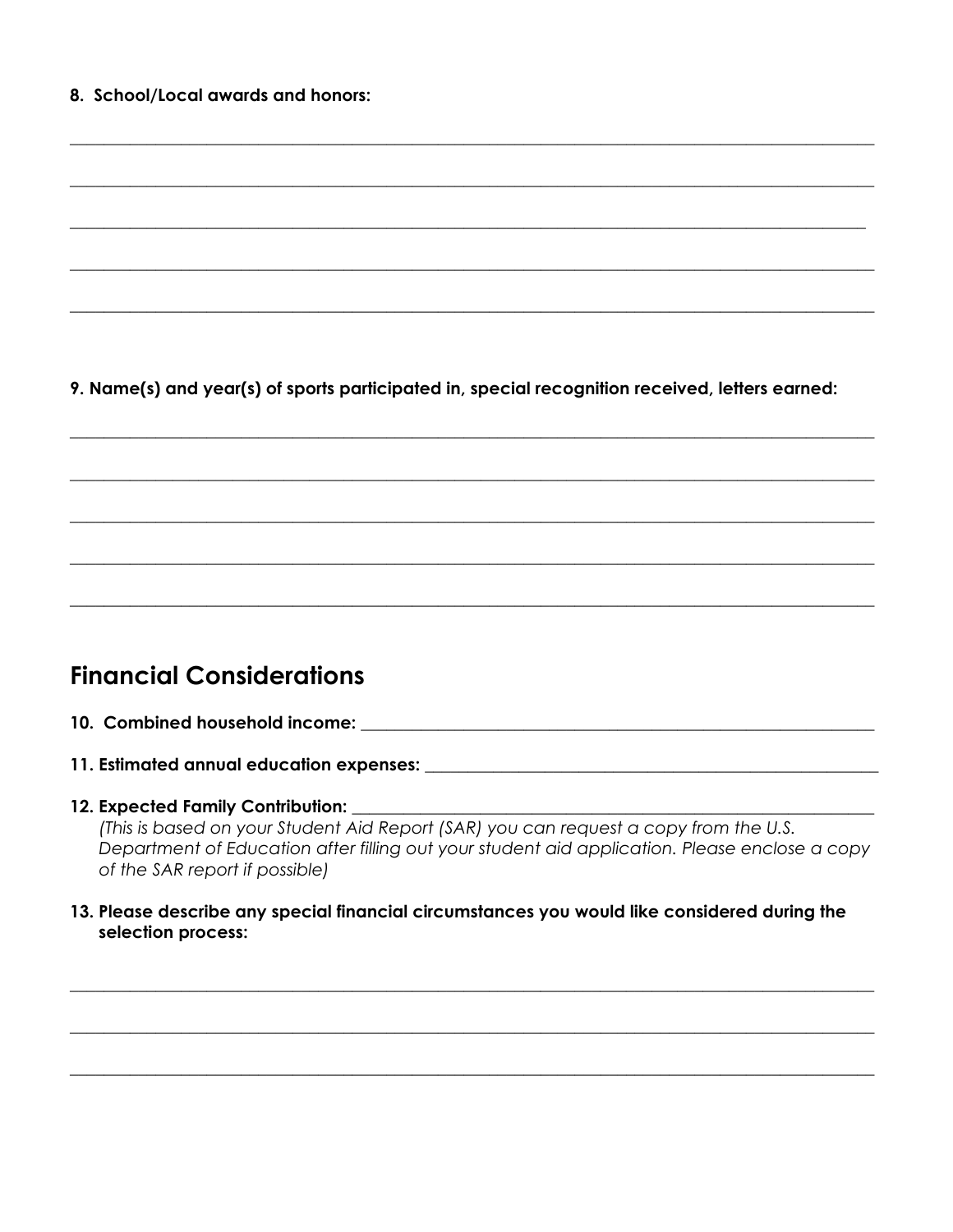## **Community Activities**

|  |  | 14. Name(s) and year(s) of community organizations to which you have belonged: |  |  |  |
|--|--|--------------------------------------------------------------------------------|--|--|--|
|--|--|--------------------------------------------------------------------------------|--|--|--|

15. Names of organizations/activities for which you volunteer service without pay and the total number of hours you have volunteered for each organization:

16. List any special awards or recognition for your volunteer work:

## **Employment Activities**

17. Please list any jobs, during the past school year, which you have held outside the home, for one month or longer.

| Hours Worked per Week: _______ Employment Dates: _______________________________ |  |
|----------------------------------------------------------------------------------|--|
|                                                                                  |  |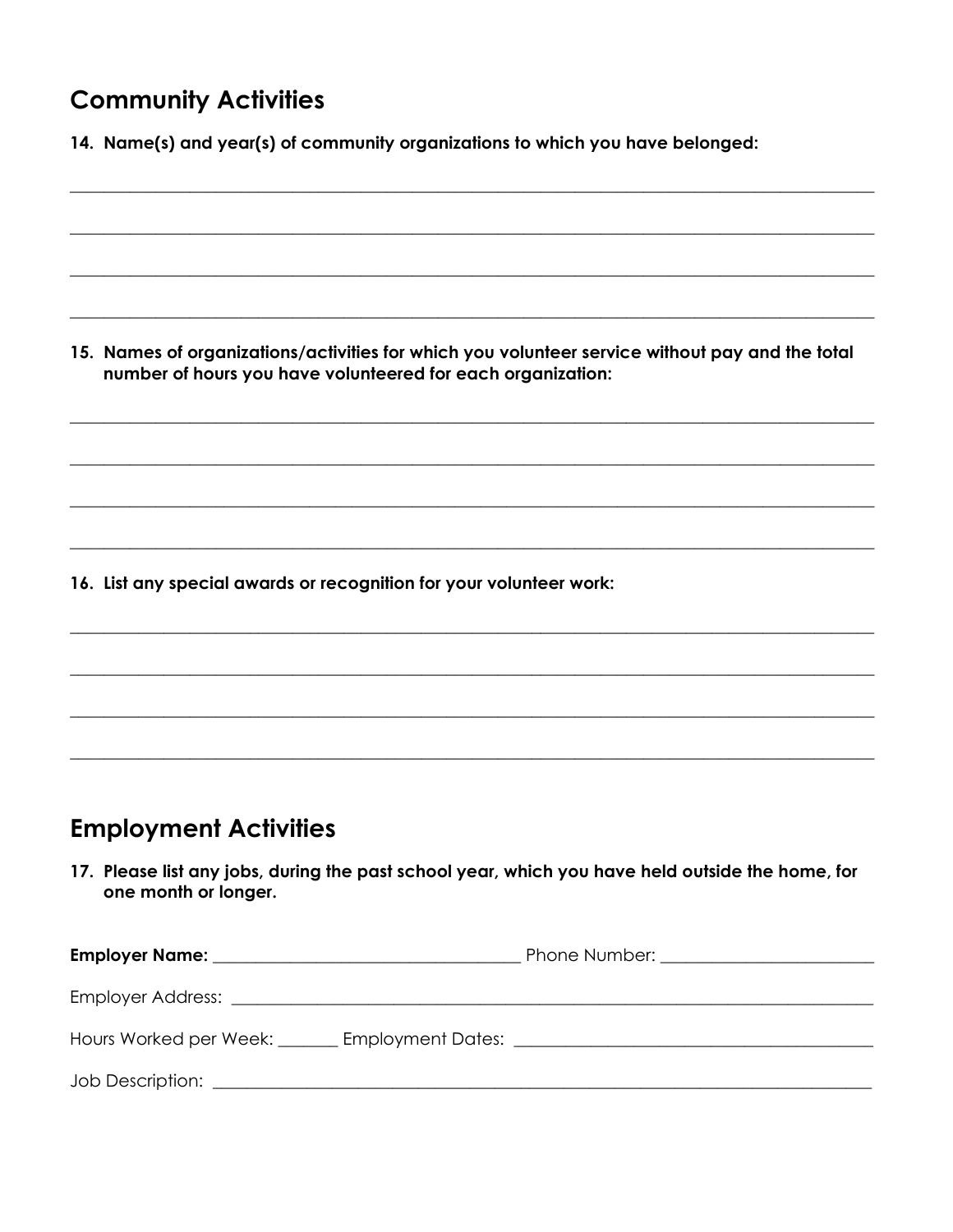| Hours Worked per Week: _______ Employment Dates: _______________________________ |  |
|----------------------------------------------------------------------------------|--|
|                                                                                  |  |
| 18. Please list any summer jobs you have held:                                   |  |
|                                                                                  |  |
|                                                                                  |  |
| Hours Worked per Week: _______ Employment Dates: _______________________________ |  |
|                                                                                  |  |
|                                                                                  |  |
|                                                                                  |  |
| Hours Worked per Week: ________ Employment Dates: ______________________________ |  |
|                                                                                  |  |

## **Educational Plans**

#### 19. To which colleges or universities did you apply?